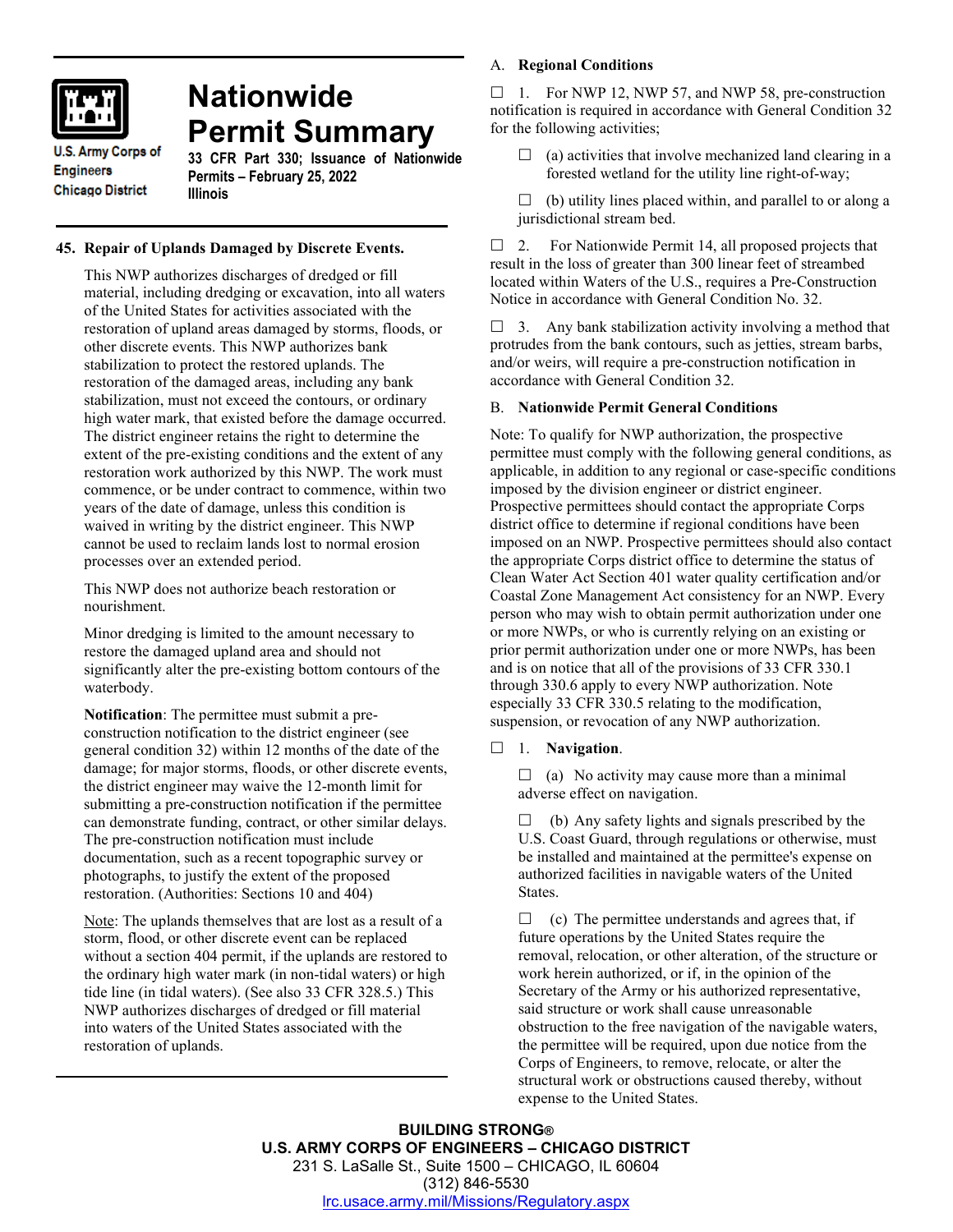Nationwide Permit 45 Summary – Chicago District Illinois **Page 2** Page 2

No claim shall be made against the United States on account of any such removal or alteration.

□ 2. **Aquatic Life Movements.** No activity may substantially disrupt the necessary life cycle movements of those species of aquatic life indigenous to the waterbody, including those species that normally migrate through the area, unless the activity's primary purpose is to impound water. All permanent and temporary crossings of waterbodies shall be suitably culverted, bridged, or otherwise designed and constructed to maintain low flows to sustain the movement of those aquatic species. If a bottomless culvert cannot be used, then the crossing should be designed and constructed to minimize adverse effects to aquatic life movements.

 3. **Spawning Areas**. Activities in spawning areas during spawning seasons must be avoided to the maximum extent practicable. Activities that result in the physical destruction (e.g., through excavation, fill, or downstream smothering by substantial turbidity) of an important spawning area are not authorized.

 4. **Migratory Bird Breeding Areas.** Activities in waters of the United States that serve as breeding areas for migratory birds must be avoided to the maximum extent practicable.

 5. **Shellfish Beds**. No activity may occur in areas of concentrated shellfish populations, unless the activity is directly related to a shellfish harvesting activity authorized by NWPs 4 and 48, or is a shellfish seeding or habitat restoration activity authorized by NWP 27.

 6. **Suitable Material**. No activity may use unsuitable material (e.g., trash, debris, car bodies, asphalt, etc.). Material used for construction or discharged must be free from toxic pollutants in toxic amounts (see section 307 of the Clean Water Act).

 7. **Water Supply Intakes**. No activity may occur in the proximity of a public water supply intake, except where the activity is for the repair or improvement of public water supply intake structures or adjacent bank stabilization.

 8. **Adverse Effects from Impoundments**. If the activity creates an impoundment of water, adverse effects to the aquatic system due to accelerating the passage of water, and/or restricting its flow must be minimized to the maximum extent practicable.

 9. **Management of Water Flows**. To the maximum extent practicable, the pre-construction course, condition, capacity, and location of open waters must be maintained for each activity, including stream channelization, storm water management activities, and temporary and permanent road crossings, except as provided below. The activity must be constructed to withstand expected high flows. The activity must not restrict or impede the passage of normal or high flows, unless the primary purpose of the activity is to impound water or manage high flows. The activity may alter the pre-construction course, condition, capacity, and location of open waters if it benefits the aquatic environment (e.g., stream restoration or relocation activities).

 10. **Fills Within 100-Year Floodplains**. The activity must comply with applicable FEMA-approved state or local floodplain management requirements.

□ 11. **Equipment**. Heavy equipment working in wetlands or mudflats must be placed on mats, or other measures must be taken to minimize soil disturbance.

 12. **Soil Erosion and Sediment Controls**. Appropriate soil erosion and sediment controls must be used and maintained in effective operating condition during construction, and all exposed soil and other fills, as well as any work below the ordinary high water mark or high tide line, must be permanently stabilized at the earliest practicable date. Permittees are encouraged to perform work within waters of the United States during periods of low-flow or no-flow, or during low tides.

 13. **Removal of Temporary Fills**. Temporary structures must be removed, to the maximum extent practicable, after their use has been discontinued. Temporary fills must be removed in their entirety and the affected areas returned to pre-construction elevations. The affected areas must be revegetated, as appropriate.

 14. **Proper Maintenance**. Any authorized structure or fill shall be properly maintained, including maintenance to ensure public safety and compliance with applicable NWP general conditions, as well as any activity-specific conditions added by the district engineer to an NWP authorization.

 15. **Single and Complete Project**. The activity must be a single and complete project. The same NWP cannot be used more than once for the same single and complete project.

## 16. **Wild and Scenic Rivers**.

 $\Box$  (a) No NWP activity may occur in a component of the National Wild and Scenic River System, or in a river officially designated by Congress as a "study river" for possible inclusion in the system while the river is in an official study status, unless the appropriate Federal agency with direct management responsibility for such river, has determined in writing that the proposed activity will not adversely affect the Wild and Scenic River designation or study status.

 $\Box$  (b) If a proposed NWP activity will occur in a component of the National Wild and Scenic River System, or in a river officially designated by Congress as a "study river" for possible inclusion in the system while the river is in an official study status, the permittee must submit a preconstruction notification (see general condition 32). The district engineer will coordinate the PCN with the Federal agency with direct management responsibility for that river. Permittees shall not begin the NWP activity until notified by the district engineer that the Federal agency with direct management responsibility for that river has determined in writing that the proposed NWP activity will not adversely affect the Wild and Scenic River designation or study status.

 $\Box$  (c) Information on Wild and Scenic Rivers may be obtained from the appropriate Federal land management agency responsible for the designated Wild and Scenic River or study river (e.g., National Park Service, U.S. Forest Service, Bureau of Land Management, U.S. Fish and Wildlife Service). Information on these rivers is also available at: http://www.rivers.gov/.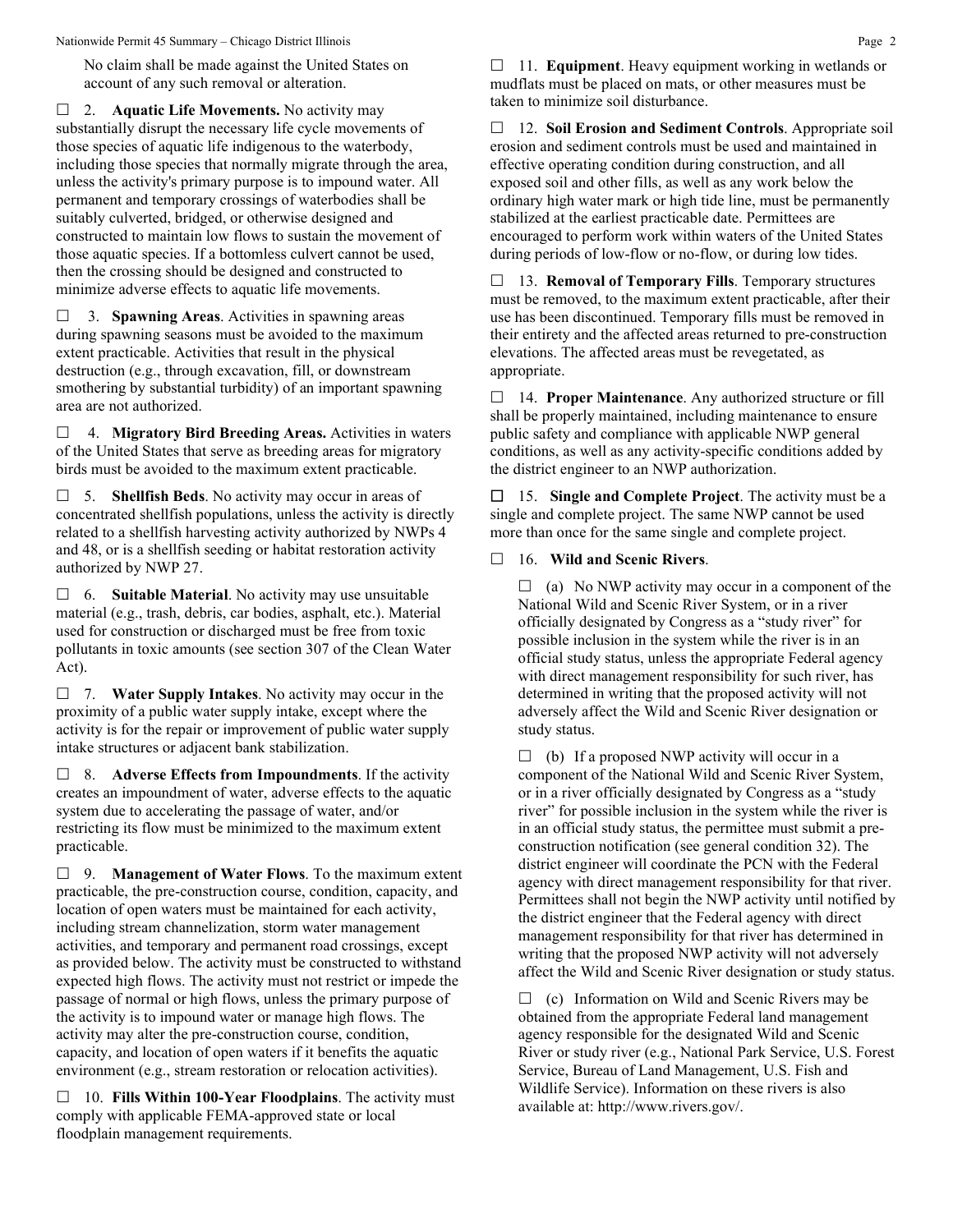17. **Tribal Rights**. No activity or its operation may impair reserved tribal rights, including, but not limited to, reserved water rights and treaty fishing and hunting rights.

## 18. **Endangered Species**.

 $\Box$  (a) No activity is authorized under any NWP which is likely to directly or indirectly jeopardize the continued existence of a threatened or endangered species or a species proposed for such designation, as identified under the Federal Endangered Species Act (ESA), or which will directly or indirectly destroy or adversely modify the critical habitat of such species. No activity is authorized under any NWP which "may affect" a listed species or critical habitat, unless ESA section 7 consultation addressing the consequences of the proposed activity on listed species or critical habitat has been completed. See 50 CFR 402.02 for the definition of "effects of the action" for the purposes of ESA section 7 consultation, as well as 50 CFR 402.17, which provides further explanation under ESA section 7 regarding "activities that are reasonably certain to occur" and "consequences caused by the proposed action."

 $\Box$  (b) Federal agencies should follow their own procedures for complying with the requirements of the ESA (see 33 CFR 330.4 $(f)(1)$ ). If pre-construction notification is required for the proposed activity, the Federal permittee must provide the district engineer with the appropriate documentation to demonstrate compliance with those requirements. The district engineer will verify that the appropriate documentation has been submitted. If the appropriate documentation has not been submitted, additional ESA section 7 consultation may be necessary for the activity and the respective federal agency would be responsible for fulfilling its obligation under section 7 of the ESA.

 $\Box$  (c) Non-federal permittees must submit a preconstruction notification to the district engineer if any listed species (or species proposed for listing) or designated critical habitat (or critical habitat proposed such designation) might be affected or is in the vicinity of the activity, or if the activity is located in designated critical habitat or critical habitat proposed for such designation, and shall not begin work on the activity until notified by the district engineer that the requirements of the ESA have been satisfied and that the activity is authorized. For activities that might affect Federally-listed endangered or threatened species (or species proposed for listing) or designated critical habitat (or critical habitat proposed for such designation), the pre-construction notification must include the name(s) of the endangered or threatened species (or species proposed for listing) that might be affected by the proposed activity or that utilize the designated critical habitat (or critical habitat proposed for such designation) that might be affected by the proposed activity. The district engineer will determine whether the proposed activity "may affect" or will have "no effect" to listed species and designated critical habitat and will notify the non-Federal applicant of the Corps' determination within 45 days of receipt of a complete preconstruction notification. For activities where the non-Federal applicant has identified listed species (or species

proposed for listing) or designated critical habitat (or critical habitat proposed for such designation) that might be affected or is in the vicinity of the activity, and has so notified the Corps, the applicant shall not begin work until the Corps has provided notification that the proposed activity will have "no effect" on listed species (or species proposed for listing or designated critical habitat (or critical habitat proposed for such designation), or until ESA section 7 consultation or conference has been completed. If the non-Federal applicant has not heard back from the Corps within 45 days, the applicant must still wait for notification from the Corps.

 $\Box$  (d) As a result of formal or informal consultation with the FWS or NMFS the district engineer may add species-specific permit conditions to the NWPs.

 $\Box$  (e) Authorization of an activity by an NWP does not authorize the "take" of a threatened or endangered species as defined under the ESA. In the absence of separate authorization (e.g., an ESA Section 10 Permit, a Biological Opinion with "incidental take" provisions, etc.) from the FWS or the NMFS, the Endangered Species Act prohibits any person subject to the jurisdiction of the United States to take a listed species, where "take" means to harass, harm, pursue, hunt, shoot, wound, kill, trap, capture, or collect, or to attempt to engage in any such conduct. The word "harm" in the definition of "take" means an act which actually kills or injures wildlife. Such an act may include significant habitat modification or degradation where it actually kills or injures wildlife by significantly impairing essential behavioral patterns, including breeding, feeding or sheltering.

 $\Box$  (f) If the non-federal permittee has a valid ESA section  $10(a)(1)(B)$  incidental take permit with an approved Habitat Conservation Plan for a project or a group of projects that includes the proposed NWP activity, the non-federal applicant should provide a copy of that ESA section  $10(a)(1)(B)$  permit with the PCN required by paragraph (c) of this general condition. The district engineer will coordinate with the agency that issued the ESA section  $10(a)(1)(B)$  permit to determine whether the proposed NWP activity and the associated incidental take were considered in the internal ESA section 7 consultation conducted for the ESA section  $10(a)(1)(B)$  permit. If that coordination results in concurrence from the agency that the proposed NWP activity and the associated incidental take were considered in the internal ESA section 7 consultation for the ESA section  $10(a)(1)(B)$  permit, the district engineer does not need to conduct a separate ESA section 7 consultation for the proposed NWP activity. The district engineer will notify the non-federal applicant within 45 days of receipt of a complete pre-construction notification whether the ESA section  $10(a)(1)(B)$  permit covers the proposed NWP activity or whether additional ESA section 7 consultation is required.

 $\Box$  (g) Information on the location of threatened and endangered species and their critical habitat can be obtained directly from the offices of the FWS and NMFS or their world wide web pages at http://www.fws.gov/ or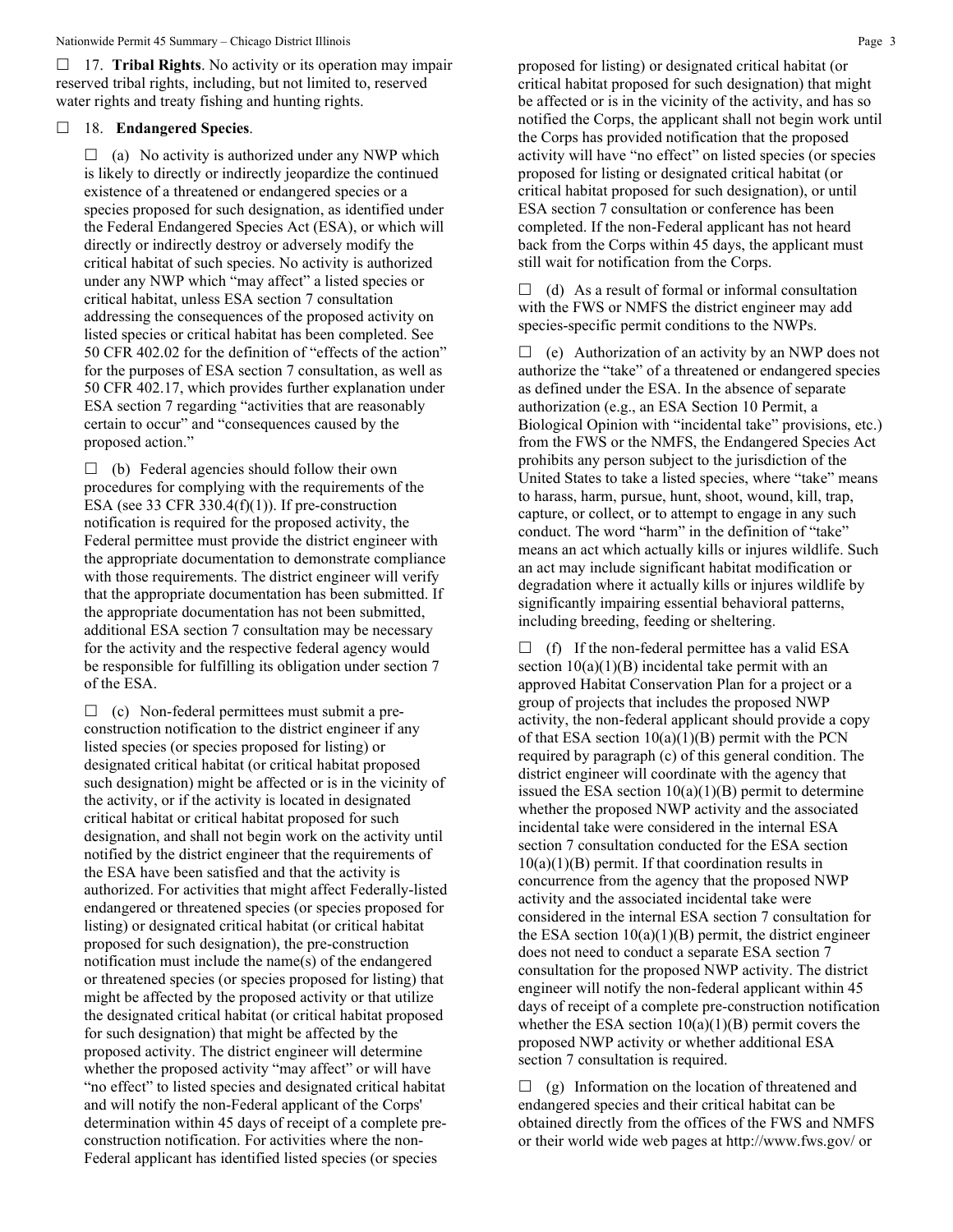Nationwide Permit 45 Summary – Chicago District Illinois **Page 4** and the state of the state of the state of the state of the state of the state of the state of the state of the state of the state of the state of the state

http://www.fws.gov/ipac and http://www.nmfs.noaa.gov/pr/species/esa/ respectively.

 19. **Migratory Birds and Bald and Golden Eagles**. The permittee is responsible for ensuring that an action authorized by NWP complies with the Migratory Bird Treaty Act and the Bald and Golden Eagle Protection Act. The permittee is responsible for contacting the appropriate local office of the U.S. Fish and Wildlife Service to determine what measures, if any, are necessary or appropriate to reduce adverse effects to migratory birds or eagles, including whether "incidental take" permits are necessary and available under the Migratory Bird Treaty Act or Bald and Golden Eagle Protection Act for a particular activity.

20. **Historic Properties**.

 $\Box$  (a) No activity is authorized under any NWP which may have the potential to cause effects to properties listed, or eligible for listing, in the National Register of Historic Places until the requirements of Section 106 of the National Historic Preservation Act (NHPA) have been satisfied.

 $\Box$  (b) Federal permittees should follow their own procedures for complying with the requirements of section 106 of the National Historic Preservation Act (see 33 CFR 330.4 $(g)(1)$ ). If pre-construction notification is required for the proposed NWP activity, the Federal permittee must provide the district engineer with the appropriate documentation to demonstrate compliance with those requirements. The district engineer will verify that the appropriate documentation has been submitted. If the appropriate documentation is not submitted, then additional consultation under section 106 may be necessary. The respective federal agency is responsible for fulfilling its obligation to comply with section 106.

 $\Box$  (c) Non-federal permittees must submit a preconstruction notification to the district engineer if the NWP activity might have the potential to cause effects to any historic properties listed on, determined to be eligible for listing on, or potentially eligible for listing on the National Register of Historic Places, including previously unidentified properties. For such activities, the preconstruction notification must state which historic properties might have the potential to be affected by the proposed NWP activity or include a vicinity map indicating the location of the historic properties or the potential for the presence of historic properties. Assistance regarding information on the location of, or potential for, the presence of historic properties can be sought from the State Historic Preservation Officer, Tribal Historic Preservation Officer, or designated tribal representative, as appropriate, and the National Register of Historic Places (see 33 CFR 330.4(g)). When reviewing pre-construction notifications, district engineers will comply with the current procedures for addressing the requirements of section 106 of the National Historic Preservation Act. The district engineer shall make a reasonable and good faith effort to carry out appropriate identification efforts commensurate with potential impacts, which may include background research, consultation, oral history interviews, sample field investigation, and/or field survey. Based on the

information submitted in the PCN and these identification efforts, the district engineer shall determine whether the proposed NWP activity has the potential to cause effects on the historic properties. Section 106 consultation is not required when the district engineer determines that the activity does not have the potential to cause effects on historic properties (see 36 CFR 800.3(a)). Section 106 consultation is required when the district engineer determines that the activity has the potential to cause effects on historic properties. The district engineer will conduct consultation with consulting parties identified under 36 CFR 800.2(c) when he or she makes any of the following effect determinations for the purposes of section 106 of the NHPA: No historic properties affected, no adverse effect, or adverse effect.

 $\Box$  (d) Where the non-Federal applicant has identified historic properties on which the proposed NWP activity might have the potential to cause effects and has so notified the Corps, the non-Federal applicant shall not begin the activity until notified by the district engineer either that the activity has no potential to cause effects to historic properties or that NHPA section 106 consultation has been completed. For non-federal permittees, the district engineer will notify the prospective permittee within 45 days of receipt of a complete pre-construction notification whether NHPA section 106 consultation is required. If NHPA section 106 consultation is required, the district engineer will notify the non-Federal applicant that he or she cannot begin the activity until section 106 consultation is completed. If the non-Federal applicant has not heard back from the Corps within 45 days, the applicant must still wait for notification from the Corps.

 $\Box$  (e) Prospective permittees should be aware that section 110k of the NHPA (54 U.S.C. 306113) prevents the Corps from granting a permit or other assistance to an applicant who, with intent to avoid the requirements of section 106 of the NHPA, has intentionally significantly adversely affected a historic property to which the permit would relate, or having legal power to prevent it, allowed such significant adverse effect to occur, unless the Corps, after consultation with the Advisory Council on Historic Preservation (ACHP), determines that circumstances justify granting such assistance despite the adverse effect created or permitted by the applicant. If circumstances justify granting the assistance, the Corps is required to notify the ACHP and provide documentation specifying the circumstances, the degree of damage to the integrity of any historic properties affected, and proposed mitigation. This documentation must include any views obtained from the applicant, SHPO/THPO, appropriate Indian tribes if the undertaking occurs on or affects historic properties on tribal lands or affects properties of interest to those tribes, and other parties known to have a legitimate interest in the impacts to the permitted activity on historic properties.

 21. **Discovery of Previously Unknown Remains and Artifacts**. Permittees that discover any previously unknown historic, cultural or archeological remains and artifacts while accomplishing the activity authorized by NWP, they must immediately notify the district engineer of what they have found, and to the maximum extent practicable,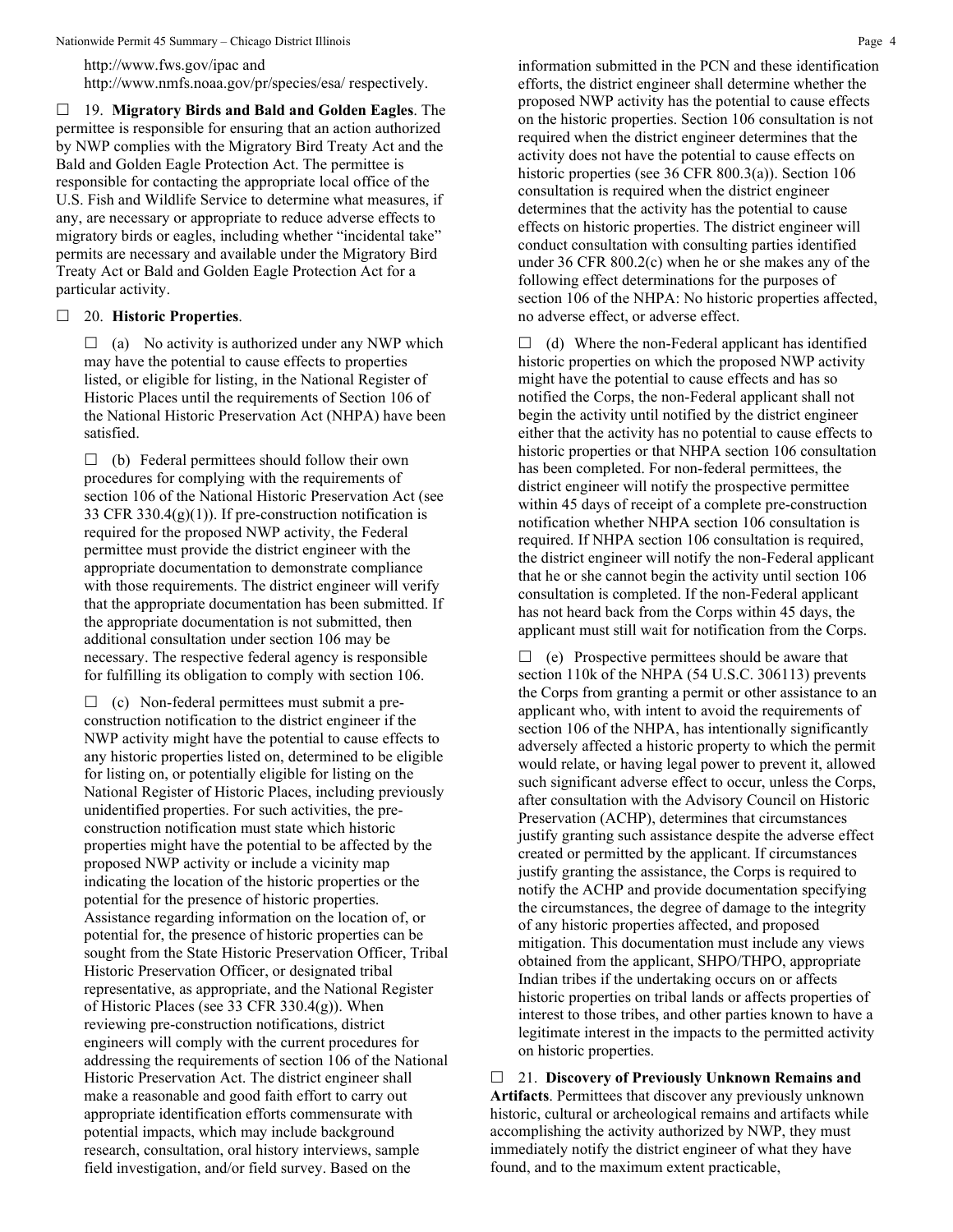#### Nationwide Permit 45 Summary – Chicago District Illinois **Page 5 Page 5**

avoid construction activities that may affect the remains and artifacts until the required coordination has been completed. The district engineer will initiate the Federal, Tribal, and state coordination required to determine if the items or remains warrant a recovery effort or if the site is eligible for listing in the National Register of Historic Places.

 **22. Designated Critical Resource Waters**. Critical resource waters include, NOAA-managed marine sanctuaries and marine monuments, and National Estuarine Research Reserves. The district engineer may designate, after notice and opportunity for public comment, additional waters officially designated by a state as having particular environmental or ecological significance, such as outstanding national resource waters or state natural heritage sites. The district engineer may also designate additional critical resource waters after notice and opportunity for public comment.

 $\Box$  (a) Discharges of dredged or fill material into waters of the United States are not authorized by NWPs 7, 12, 14, 16, 17, 21, 29, 31, 35, 39, 40, 42, 43, 44, 49, 50, 51, 52, 57, and 58 for any activity within, or directly affecting, critical resource waters, including wetlands adjacent to such waters.

 $\Box$  (b) For NWPs 3, 8, 10, 13, 15, 18, 19, 22, 23, 25, 27, 28, 30, 33, 34, 36, 37, 38, and 54, notification is required in accordance with general condition 32, for any activity proposed by permittees in the designated critical resource waters including wetlands adjacent to those waters. The district engineer may authorize activities under these NWPs only after she or he determines that the impacts to the critical resource waters will be no more than minimal.

 **23. Mitigation**. The district engineer will consider the following factors when determining appropriate and practicable mitigation necessary to ensure that the individual and cumulative adverse environmental effects are no more than minimal:

 $\Box$  (a) The activity must be designed and constructed to avoid and minimize adverse effects, both temporary and permanent, to waters of the United States to the maximum extent practicable at the project site (i.e., on site).

 $\Box$  (b) Mitigation in all its forms (avoiding, minimizing, rectifying, reducing, or compensating for resource losses) will be required to the extent necessary to ensure that the individual and cumulative adverse environmental effects are no more than minimal.

 $\Box$  (c) Compensatory mitigation at a minimum one-forone ratio will be required for all wetland losses that exceed 1/10-acre and require pre-construction notification, unless the district engineer determines in writing that either some other form of mitigation would be more environmentally appropriate or the adverse environmental effects of the proposed activity are no more than minimal, and provides an activity-specific waiver of this requirement. For wetland losses of 1/10 acre or less that require pre-construction notification, the district engineer may determine on a case-by-case basis that compensatory mitigation is required to ensure that the activity results in only minimal adverse environmental effects.

 $\Box$  (d) Compensatory mitigation at a minimum one-forone ratio will be required for all losses of stream bed that exceed 3/100-acre and require pre-construction notification, unless the district engineer determines in writing that either some other form of mitigation would be more environmentally appropriate or the adverse environmental effects of the proposed activity are no more than minimal, and provides an activity-specific waiver of this requirement. This compensatory mitigation requirement may be satisfied through the restoration or enhancement of riparian areas next to streams in accordance with paragraph (e) of this general condition. For losses of stream bed of 3/100-acre or less that require pre-construction notification, the district engineer may determine on a case-by-case basis that compensatory mitigation is required to ensure that the activity results in only minimal adverse environmental effects. Compensatory mitigation for losses of streams should be provided, if practicable, through stream rehabilitation, enhancement, or preservation, since streams are difficultto-replace resources (see  $33 \text{ CFR } 332.3(e)(3)$ ).

 $\Box$  (e) Compensatory mitigation plans for NWP activities in or near streams or other open waters will normally include a requirement for the restoration or enhancement, maintenance, and legal protection (e.g., conservation easements) of riparian areas next to open waters. In some cases, the restoration or maintenance/protection of riparian areas may be the only compensatory mitigation required. If restoring riparian areas involves planting vegetation, only native species should be planted. The width of the required riparian area will address documented water quality or aquatic habitat loss concerns. Normally, the riparian area will be 25 to 50 feet wide on each side of the stream, but the district engineer may require slightly wider riparian areas to address documented water quality or habitat loss concerns. If it is not possible to restore or maintain/protect a riparian area on both sides of a stream, or if the waterbody is a lake or coastal waters, then restoring or maintaining/protecting a riparian area along a single bank or shoreline may be sufficient.

Where both wetlands and open waters exist on the project site, the district engineer will determine the appropriate compensatory mitigation (e.g., riparian areas and/or wetlands compensation) based on what is best for the aquatic environment on a watershed basis. In cases where riparian areas are determined to be the most appropriate form of minimization or compensatory mitigation, the district engineer may waive or reduce the requirement to provide wetland compensatory mitigation for wetland losses.

 $\Box$  (f) Compensatory mitigation projects provided to offset losses of aquatic resources must comply with the applicable provisions of 33 CFR part 332.

 $\Box$  (1) The prospective permittee is responsible for proposing an appropriate compensatory mitigation option if compensatory mitigation is necessary to ensure that the activity results in no more than minimal adverse environmental effects. For the NWPs,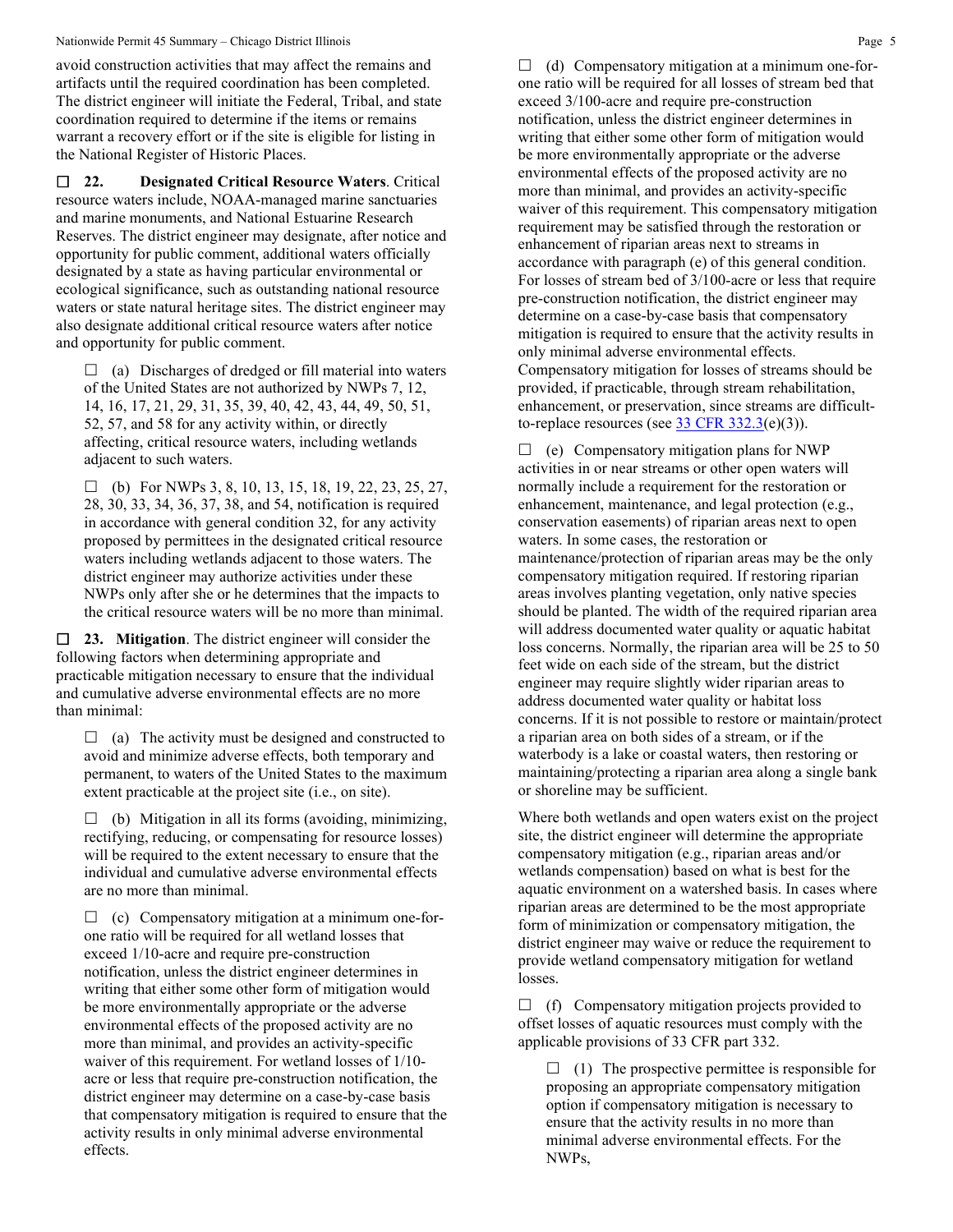the preferred mechanism for providing compensatory mitigation is mitigation bank credits or in-lieu fee program credits (see 33 CFR 332.3(b)(2) and (3)). However, if an appropriate number and type of mitigation bank or in-lieu credits are not available at the time the PCN is submitted to the district engineer, the district engineer may approve the use of permittee-responsible mitigation.

 $\Box$  (2) The amount of compensatory mitigation required by the district engineer must be sufficient to ensure that the authorized activity results in no more than minimal individual and cumulative adverse environmental effects (see 33 CFR 330.1(e)(3)). (See also 33 CFR 332.3(f).)

 $\Box$  (3) Since the likelihood of success is greater and the impacts to potentially valuable uplands are reduced, aquatic resource restoration should be the first compensatory mitigation option considered for permittee-responsible mitigation.

 $\Box$  (4) If permittee-responsible mitigation is the proposed option, the prospective permittee is responsible for submitting a mitigation plan. A conceptual or detailed mitigation plan may be used by the district engineer to make the decision on the NWP verification request, but a final mitigation plan that addresses the applicable requirements of 33 CFR  $332.4(c)(2)$  through (14) must be approved by the district engineer before the permittee begins work in waters of the United States, unless the district engineer determines that prior approval of the final mitigation plan is not practicable or not necessary to ensure timely completion of the required compensatory mitigation (see 33 CFR 332.3(k)(3)).

 $\Box$  (5) If mitigation bank or in-lieu fee program credits are the proposed option, the mitigation plan needs to address only the baseline conditions at the impact site and the number of credits to be provided (see 33 CFR 332.4(c)(1)(ii)).

 $\Box$  (6) Compensatory mitigation requirements (e.g., resource type and amount to be provided as compensatory mitigation, site protection, ecological performance standards, monitoring requirements) may be addressed through conditions added to the NWP authorization, instead of components of a compensatory mitigation plan (see 33 CFR  $332.4(c)(1)(ii)$ .

 $\Box$  (g) Compensatory mitigation will not be used to increase the acreage losses allowed by the acreage limits of the NWPs. For example, if an NWP has an acreage limit of 1/2-acre, it cannot be used to authorize any NWP activity resulting in the loss of greater than 1/2-acre of waters of the United States, even if compensatory mitigation is provided that replaces or restores some of the lost waters. However, compensatory mitigation can and should be used, as necessary, to ensure that an NWP activity already meeting the established acreage limits also satisfies the no more than minimal impact requirement for the NWPs.

 $\Box$  (h) Permittees may propose the use of mitigation banks, in-lieu fee programs, or permittee-responsible mitigation. When developing a compensatory mitigation proposal, the permittee must consider appropriate and practicable options consistent with the framework at 33 CFR 332.3(b). For activities resulting in the loss of marine or estuarine resources, permittee-responsible mitigation may be environmentally preferable if there are no mitigation banks or in-lieu fee programs in the area that have marine or estuarine credits available for sale or transfer to the permittee. For permittee-responsible mitigation, the special conditions of the NWP verification must clearly indicate the party or parties responsible for the implementation and performance of the compensatory mitigation project, and, if required, its long-term management.

 $\Box$  (i) Where certain functions and services of waters of the United States are permanently adversely affected by a regulated activity, such as discharges of dredged or fill material into waters of the United States that will convert a forested or scrub-shrub wetland to a herbaceous wetland in a permanently maintained utility line right-of-way, mitigation may be required to reduce the adverse environmental effects of the activity to the no more than minimal level.

 **24. Safety of Impoundment Structures**. To ensure that all impoundment structures are safely designed, the district engineer may require non-Federal applicants to demonstrate that the structures comply with established state dam safety criteria or have been designed by qualified persons. The district engineer may also require documentation that the design has been independently reviewed by similarly qualified persons, and appropriate modifications made to ensure safety.

## **25. Water Quality**.

 $\Box$  (a) Where the certifying authority (state, authorized tribe, or EPA, as appropriate) has not previously certified compliance of an NWP with CWA section 401, a CWA section 401 water quality certification for the proposed discharge must be obtained or waived (see 33 CFR [330.4\(](https://www.federalregister.gov/select-citation/2021/01/13/33-CFR-330.4)c)). If the permittee cannot comply with all of the conditions of a water quality certification previously issued by certifying authority for the issuance of the NWP, then the permittee must obtain a water quality certification or waiver for the proposed discharge in order for the activity to be authorized by an NWP.

 $\Box$  (b) If the NWP activity requires pre-construction notification and the certifying authority has not previously certified compliance of an NWP with CWA section 401, the proposed discharge is not authorized by an NWP until water quality certification is obtained or waived. If the certifying authority issues a water quality certification for the proposed discharge, the permittee must submit a copy of the certification to the district engineer. The discharge is not authorized by an NWP until the district engineer has notified the permittee that the water quality certification requirement has been satisfied by the issuance of a water quality certification or a waiver.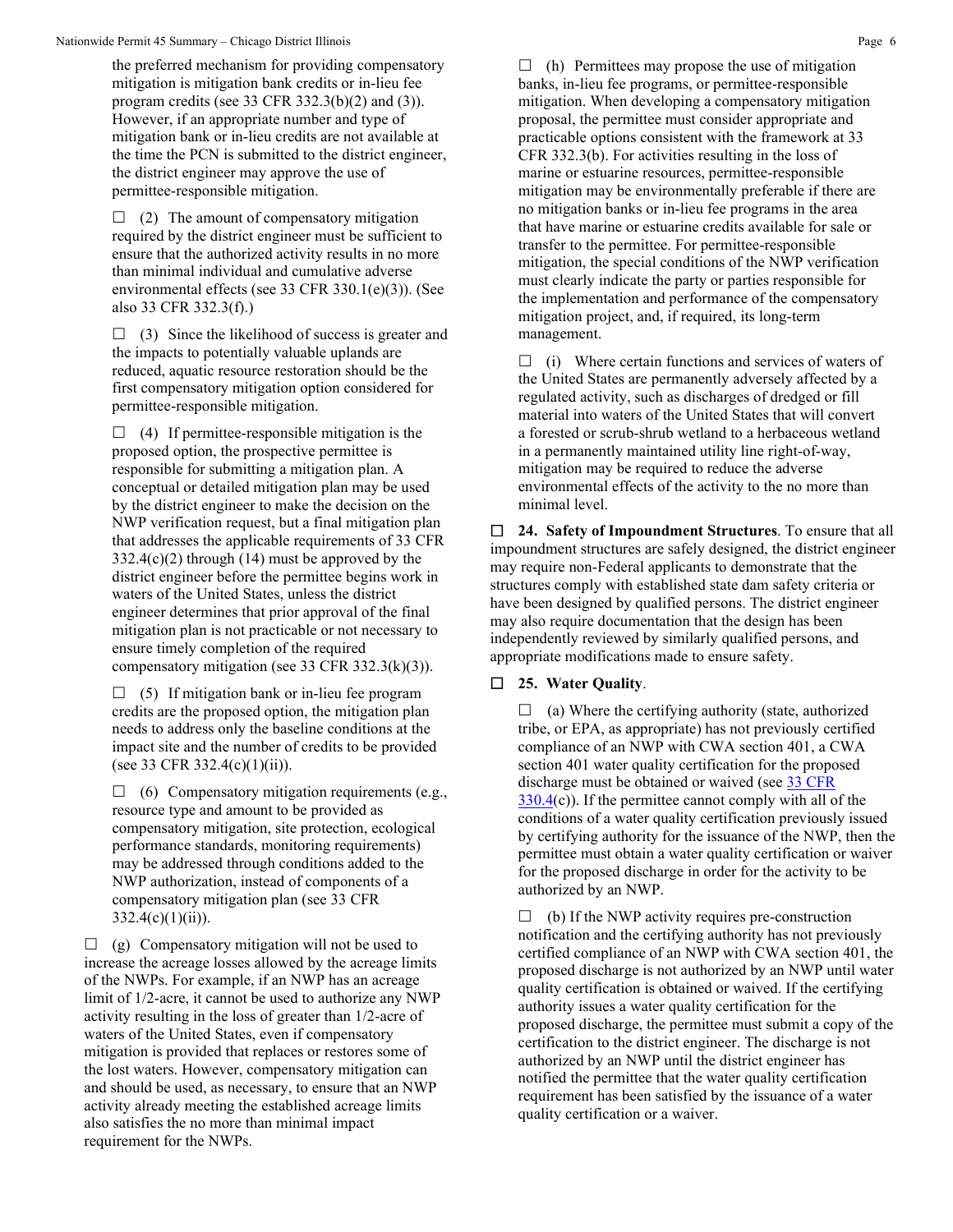$\Box$  (c) The district engineer or certifying authority may require additional water quality management measures to ensure that the authorized activity does not result in more than minimal degradation of water quality.

 **26. Coastal Zone Management**. In coastal states where an NWP has not previously received a state coastal zone management consistency concurrence, an individual state coastal zone management consistency concurrence must be obtained, or a presumption of concurrence must occur (see 33 CFR 330.4(d)). If the permittee cannot comply with all of the conditions of a coastal zone management consistency concurrence previously issued by the state, then the permittee must obtain an individual coastal zone management consistency concurrence or presumption of concurrence in order for the activity to be authorized by NWP. The district engineer or a state may require additional measures to ensure that the authorized activity is consistent with state coastal zone management requirements.

 **27. Regional and Case-By-Case Conditions**. The activity must comply with any regional conditions that may have been added by the Division Engineer (see 33 CFR 330.4(e)) and with any case specific conditions added by the Corps or by the state, Indian Tribe, or U.S. EPA in its CWA section 401 Water Quality Certification, or by the state in its Coastal Zone Management Act consistency determination.

 **28. Use of Multiple Nationwide Permits**. The use of more than one NWP for a single and complete project is authorized, subject to the following restrictions:

 $\Box$  (a) If only one of the NWPs used to authorize the single and complete project has a specified acreage limit, the acreage loss of waters of the United States cannot exceed the acreage limit of the NWP with the highest specified acreage limit. For example, if a road crossing over tidal waters is constructed under NWP 14, with associated bank stabilization authorized by NWP 13, the maximum acreage loss of waters of the United States for the total project cannot exceed 1/3-acre.

 $\Box$  (b) If one or more of the NWPs used to authorize the single and complete project has specified acreage limits, the acreage loss of waters of the United States authorized by those NWPs cannot exceed their respective specified acreage limits. For example, if a commercial development is constructed under NWP 39, and the single and complete project includes the filling of an upland ditch authorized by NWP 46, the maximum acreage loss of waters of the United States for the commercial development under NWP 39 cannot exceed 1/2-acre, and the total acreage loss of waters of United States due to the NWP 39 and 46 activities cannot exceed 1 acre.

 **29. Transfer of Nationwide Permit Verifications**. If the permittee sells the property associated with a nationwide permit verification, the permittee may transfer the nationwide permit verification to the new owner by submitting a letter to the appropriate Corps district office to validate the transfer. A copy of the nationwide permit verification must be attached to the letter, and the letter must contain the following statement and signature:

"When the structures or work authorized by this nationwide permit are still in existence at the time the property is transferred, the terms and conditions of this nationwide permit, including any special conditions, will continue to be binding on the new owner(s) of the property. To validate the transfer of this nationwide permit and the associated liabilities associated with compliance with its terms and conditions, have the transferee sign and date below."

(Transferee)

## (Date)

 **30. Compliance Certification**. Each permittee who receives an NWP verification letter from the Corps must provide a signed certification documenting completion of the authorized activity and implementation of any required compensatory mitigation. The success of any required permittee-responsible mitigation, including the achievement of ecological performance standards, will be addressed separately by the district engineer.

The Corps will provide the permittee the certification document with the NWP verification letter. The certification document will include:

 $\Box$  (a) A statement that the authorized activity was done in accordance with the NWP authorization, including any general, regional, or activity-specific conditions;

 $\Box$  (b) A statement that the implementation of any required compensatory mitigation was completed in accordance with the permit conditions. If credits from a mitigation bank or in-lieu fee program are used to satisfy the compensatory mitigation requirements, the certification must include the documentation required by 33 CFR 332.3(l)(3) to confirm that the permittee secured the appropriate number and resource type of credits; and

 $\Box$  (c) The signature of the permittee certifying the completion of the activity and mitigation.

The completed certification document must be submitted to the district engineer within 30 days of completion of the authorized activity or the implementation of any required compensatory mitigation, whichever occurs later.

 **31. Activities Affecting Structures or Works Built by the United States.** If an NWP activity also requires review by, or permission from, the Corps pursuant to 33 U.S.C. 408 because it will alter or temporarily or permanently occupy or use a U.S. Army Corps of Engineers (USACE) federally authorized Civil Works project (a "USACE project"), the prospective permittee must submit a pre-construction notification. See paragraph (b)(10) of general condition 32. An activity that requires section 408 permission and/or review is not authorized by NWP until the appropriate Corps office issues the section 408 permission or completes its review to alter, occupy, or use the USACE project, and the district engineer issues a written NWP verification.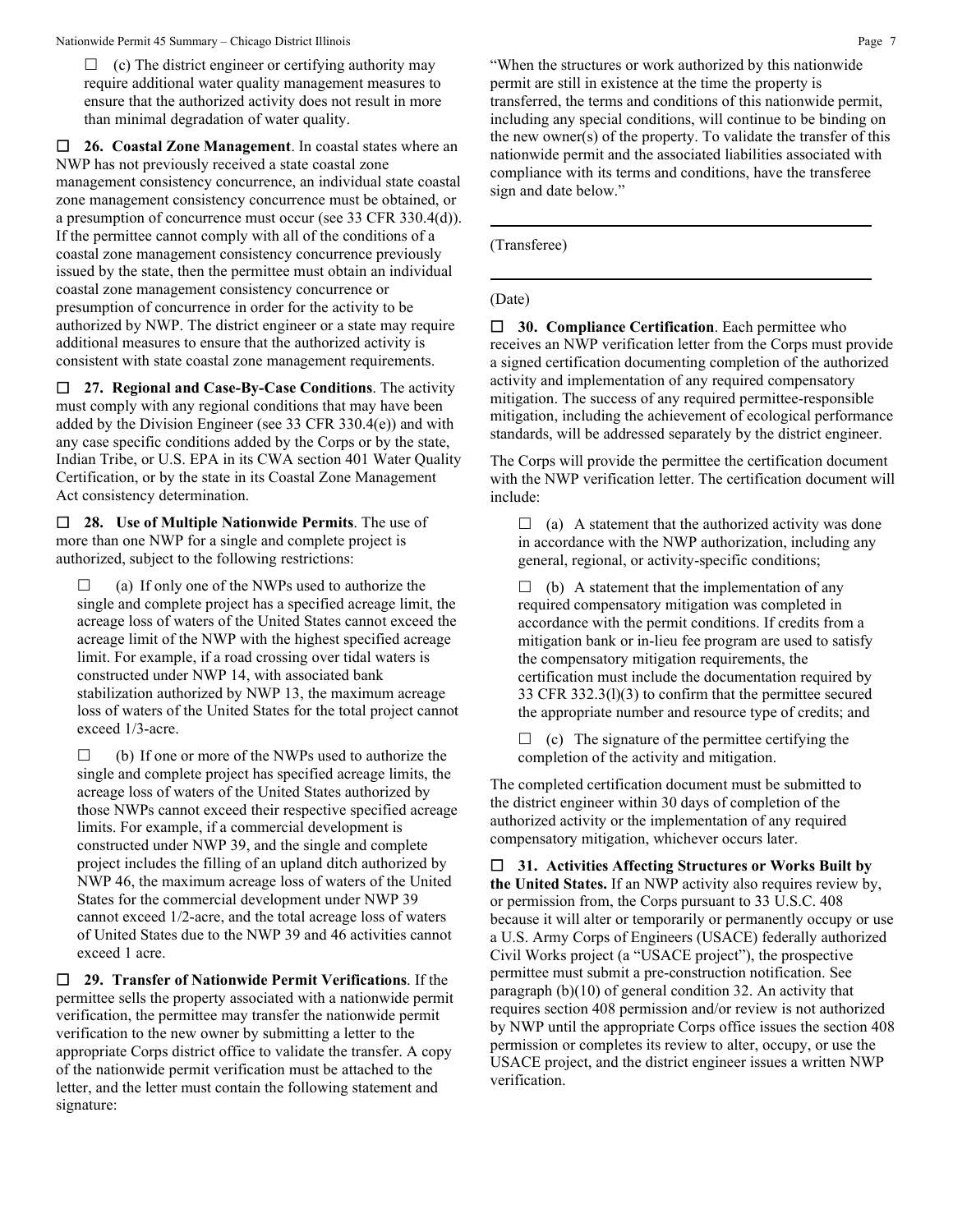#### **32. Pre-Construction Notification**.

 $\Box$  (a) **Timing**. Where required by the terms of the NWP, the prospective permittee must notify the district engineer by submitting a pre-construction notification (PCN) as early as possible. The district engineer must determine if the PCN is complete within 30 calendar days of the date of receipt and, if the PCN is determined to be incomplete, notify the prospective permittee within that 30 day period to request the additional information necessary to make the PCN complete. The request must specify the information needed to make the PCN complete. As a general rule, district engineers will request additional information necessary to make the PCN complete only once. However, if the prospective permittee does not provide all of the requested information, then the district engineer will notify the prospective permittee that the PCN is still incomplete and the PCN review process will not commence until all of the requested information has been received by the district engineer. The prospective permittee shall not begin the activity until either:

 $\Box$  (1) He or she is notified in writing by the district engineer that the activity may proceed under the NWP with any special conditions imposed by the district or division engineer; or

 $\Box$  (2) 45 calendar days have passed from the district engineer's receipt of the complete PCN and the prospective permittee has not received written notice from the district or division engineer. However, if the permittee was required to notify the Corps pursuant to general condition 18 that listed species or critical habitat might be affected or are in the vicinity of the activity, or to notify the Corps pursuant to general condition 20 that the activity might have the potential to cause effects to historic properties, the permittee cannot begin the activity until receiving written notification from the Corps that there is "no effect" on listed species or "no potential to cause effects" on historic properties, or that any consultation required under Section 7 of the Endangered Species Act (see 33 CFR 330.4(f)) and/or section 106 of the National Historic Preservation Act (see 33 CFR 330.4(g)) has been completed. If the proposed activity requires a written waiver to exceed specified limits of an NWP, the permittee may not begin the activity until the district engineer issues the waiver. If the district or division engineer notifies the permittee in writing that an individual permit is required within 45 calendar days of receipt of a complete PCN, the permittee cannot begin the activity until an individual permit has been obtained. Subsequently, the permittee's right to proceed under the NWP may be modified, suspended, or revoked only in accordance with the procedure set forth in 33 CFR 330.5(d)(2).

 (b) **Contents of Pre-Construction Notification**. The PCN must be in writing and include the following information:

 $\Box$  (1) Name, address and telephone numbers of the prospective permittee;

 $\Box$  (2) Location of the proposed activity;

 $\Box$  (3) Identify the specific NWP or NWP(s) the prospective permittee wants to use to authorize the proposed activity;

 $\Box$  (4) (i) A description of the proposed activity; the activity's purpose; direct and indirect adverse environmental effects the activity would cause, including the anticipated amount of loss of wetlands, other special aquatic sites, and other waters expected to result from the NWP activity, in acres, linear feet, or other appropriate unit of measure; a description of any proposed mitigation measures intended to reduce the adverse environmental effects caused by the proposed activity; and any other NWP(s), regional general permit(s), or individual permit(s) used or intended to be used to authorize any part of the proposed project or any related activity, including other separate and distant crossings for linear projects that require Department of the Army authorization but do not require pre-construction notification.The description of the proposed activity and any proposed mitigation measures should be sufficiently detailed to allow the district engineer to determine that the adverse environmental effects of the activity will be no more than minimal and to determine the need for compensatory mitigation or other mitigation measures.

 $\Box$  (ii) For linear projects where one or more single and complete crossings require preconstruction notification, the PCN must include the quantity of anticipated losses of wetlands, other special aquatic sites, and other waters for each single and complete crossing of those wetlands, other special aquatic sites, and other waters (including those single and complete crossings authorized by NWP but do not require PCNs). This information will be used by the district engineer to evaluate the cumulative adverse environmental effects of the proposed linear project, and does not change those non-PCN NWP activities into NWP PCNs.

 $\Box$  (iii) Sketches should be provided when necessary to show that the activity complies with the terms of the NWP. (Sketches usually clarify the activity and when provided results in a quicker decision. Sketches should contain sufficient detail to provide an illustrative description of the proposed activity (e.g., a conceptual plan), but do not need to be detailed engineering plans);

 $\Box$  (5) The PCN must include a delineation of wetlands, other special aquatic sites, and other waters, such as lakes and ponds, perennial, and intermittent, on the project site. Wetland delineations must be prepared in accordance with the current method required by the Corps. The permittee may ask the Corps to delineate the special aquatic sites and other waters on the project site, but there may be a delay if the Corps does the delineation, especially if the project site is large or contains many wetlands,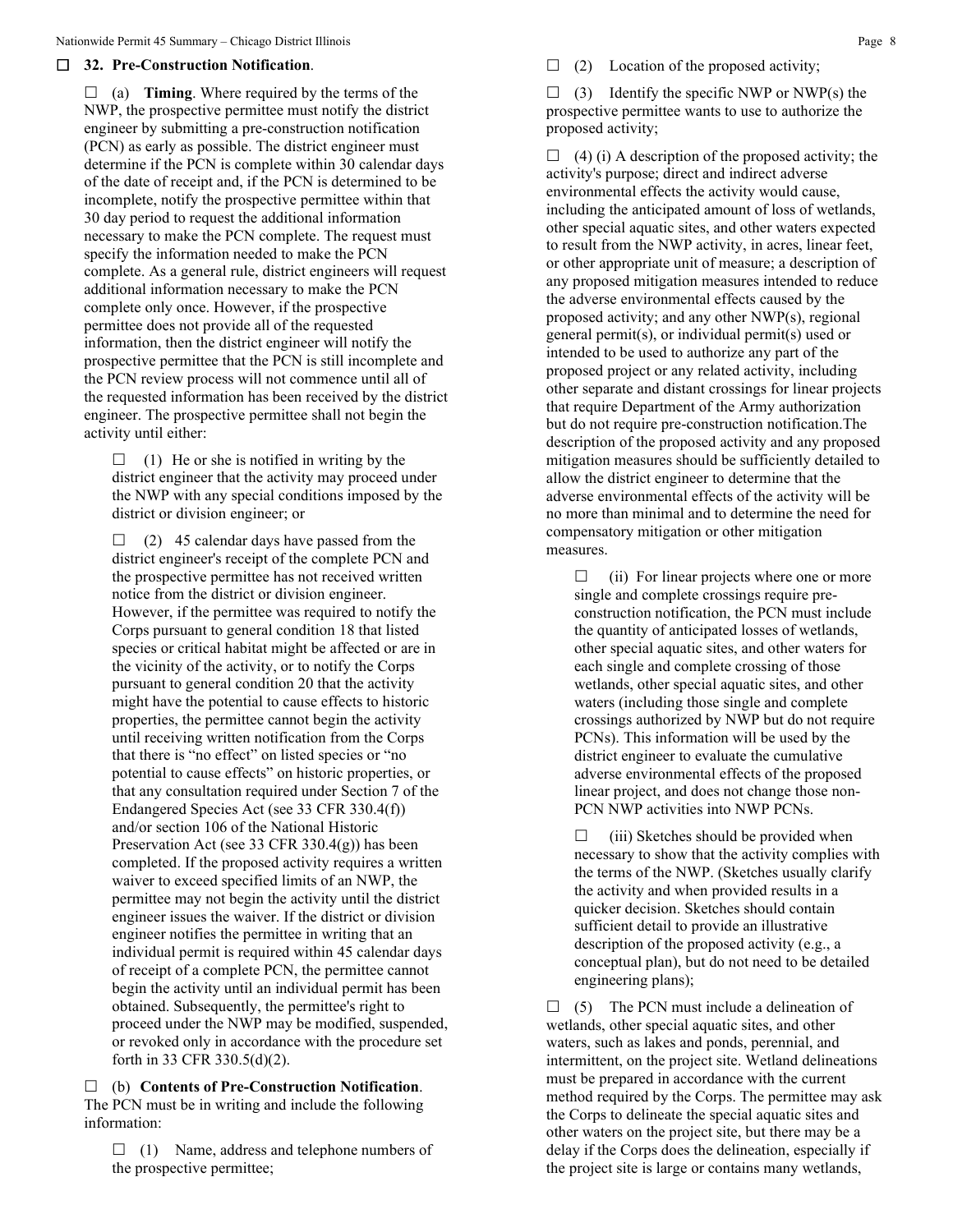other special aquatic sites, and other waters. Furthermore, the 45-day period will not start until the delineation has been submitted to or completed by the Corps, as appropriate;

 $\Box$  (6) If the proposed activity will result in the loss of greater than 1/10-acre of wetlands or 3/100 acre of stream bed and a PCN is required, the prospective permittee must submit a statement describing how the mitigation requirement will be satisfied, or explaining why the adverse environmental effects are no more than minimal and why compensatory mitigation should not be required. As an alternative, the prospective permittee may submit a conceptual or detailed mitigation plan.

 $\Box$  (7) For non-federal permittees, if any listed species (or species proposed for listing) or designated critical habitat (or critical habitat proposed for such designation) might be affected or is in the vicinity of the activity, or if the activity is located in designated critical habitat (or critical habitat proposed for such designation), the PCN must include the name(s) of those endangered or threatened species (or species proposed for listing) that might be affected by the proposed activity or utilize the designated critical habitat (or critical habitat proposed for such designation) that might be affected by the proposed activity. For NWP activities that require pre-construction notification, Federal permittees must provide documentation demonstrating compliance with the Endangered Species Act;

 $\Box$  (8) For non-federal permittees, if the NWP activity might have the potential to cause effects to a historic property listed on, determined to be eligible for listing on, or potentially eligible for listing on, the National Register of Historic Places, the PCN must state which historic property might have the potential to be affected by the proposed activity or include a vicinity map indicating the location of the historic property. For NWP activities that require preconstruction notification, Federal permittees must provide documentation demonstrating compliance with section 106 of the National Historic Preservation Act;

 $\Box$  (9) For an activity that will occur in a component of the National Wild and Scenic River System, or in a river officially designated by Congress as a "study river" for possible inclusion in the system while the river is in an official study status, the PCN must identify the Wild and Scenic River or the "study river" (see general condition 16); and

 $\Box$  (10) For an NWP activity that requires permission from, or review by, the Corps pursuant to 33 U.S.C. 408 because it will alter or temporarily or permanently occupy or use a U.S. Army Corps of Engineers federally authorized civil works project, the pre-construction notification must include a statement confirming that the project proponent has submitted a written request for section 408

permission from, or review by, the Corps office having jurisdiction over that USACE project.

 (c) **Form of Pre-Construction Notification.** The nationwide permit pre-construction notification form (Form ENG 6082) should be used for NWP PCNs. A letter containing the required information may also be used. Applicants may provide electronic files of PCNs and supporting materials if the district engineer has established tools and procedures for electronic submittals.

(d) **Agency Coordination**:

 $\Box$  (1) The district engineer will consider any comments from Federal and state agencies concerning the proposed activity's compliance with the terms and conditions of the NWPs and the need for mitigation to reduce the activity's adverse environmental effects so that they are no more than minimal.

 $\Box$  (2) Agency coordination is required for:

i) All NWP activities that require preconstruction notification and result in the loss of greater than 1/2-acre of waters of the United States;

ii) NWP 13 activities in excess of 500 linear feet, fills greater than one cubic yard per running foot, or involve discharges of dredged or fill material into special aquatic sites; and

(iii) NWP 54 activities in excess of 500 linear feet, or that extend into the waterbody more than 30 feet from the mean low water line in tidal waters or the ordinary high water mark in the Great Lakes.

 $\Box$  (3) When agency coordination is required, the district engineer will immediately provide (e.g., via email, facsimile transmission, overnight mail, or other expeditious manner) a copy of the complete PCN to the appropriate Federal or state offices (FWS, state natural resource or water quality agency, EPA, and, if appropriate, the NMFS). With the exception of NWP 37, these agencies will have 10 calendar days from the date the material is transmitted to notify the district engineer via telephone, facsimile transmission, or email that they intend to provide substantive, site-specific comments. The comments must explain why the agency believes the adverse environmental effects will be more than minimal. If so contacted by an agency, the district engineer will wait an additional 15 calendar days before making a decision on the pre-construction notification. The district engineer will fully consider agency comments received within the specified time frame concerning the proposed activity's compliance with the terms and conditions of the NWPs, including the need for mitigation to ensure that the net adverse environmental effects of the proposed activity are no more than minimal. The district engineer will provide no response to the resource agency, except as provided below.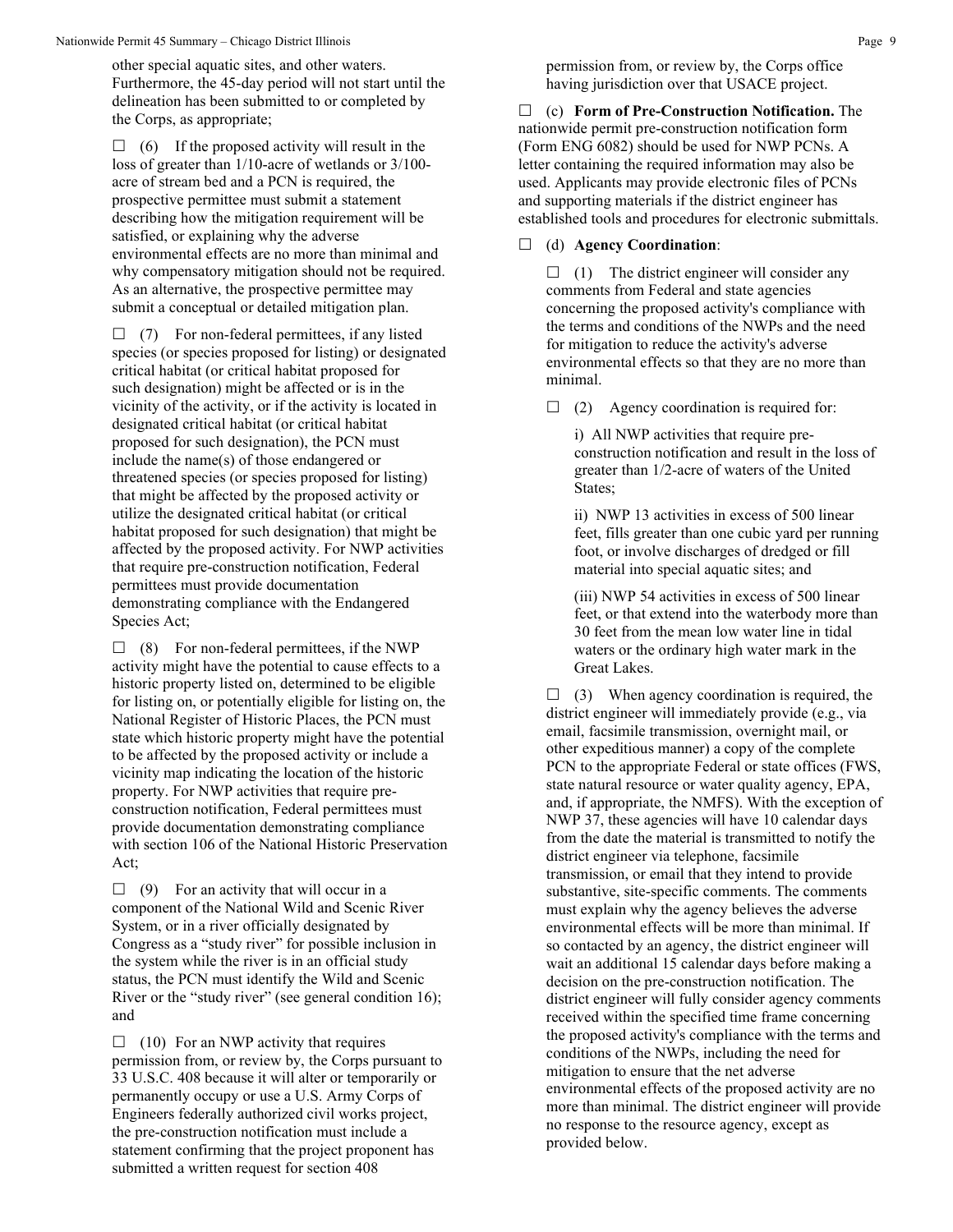The district engineer will indicate in the administrative record associated with each preconstruction notification that the resource agencies' concerns were considered. For NWP 37, the emergency watershed protection and rehabilitation activity may proceed immediately in cases where there is an unacceptable hazard to life or a significant loss of property or economic hardship will occur. The district engineer will consider any comments received to decide whether the NWP 37 authorization should be modified, suspended, or revoked in accordance with the procedures at 33 CFR 330.5.

 $\Box$  (4) In cases of where the prospective permittee is not a Federal agency, the district engineer will provide a response to NMFS within 30 calendar days of receipt of any Essential Fish Habitat conservation recommendations, as required by section 305(b)(4)(B) of the Magnuson-Stevens Fishery Conservation and Management Act.

 $\Box$  (5) Applicants are encouraged to provide the Corps with either electronic files or multiple copies of pre-construction notifications to expedite agency coordination.

### **C. District Engineer's Decision**

 $\Box$  1. In reviewing the PCN for the proposed activity, the district engineer will determine whether the activity authorized by the NWP will result in more than minimal individual or cumulative adverse environmental effects or may be contrary to the public interest. If a project proponent requests authorization by a specific NWP, the district engineer should issue the NWP verification for that activity if it meets the terms and conditions of that NWP, unless he or she determines, after considering mitigation, that the proposed activity will result in more than minimal individual and cumulative adverse effects on the aquatic environment and other aspects of the public interest and exercises discretionary authority to require an individual permit for the proposed activity. For a linear project, this determination will include an evaluation of the single and complete crossings of waters of the United States that require PCNs to determine whether they individually satisfy the terms and conditions of the NWP(s), as well as the cumulative effects caused by all of the crossings of waters of the United States authorized by NWP. If an applicant requests a waiver of an applicable limit, as provided for in NWPs 13, 36, or 54, the district engineer will only grant the waiver upon a written determination that the NWP activity will result in only minimal individual and cumulative adverse environmental effects.

 $\Box$  2. When making minimal adverse environmental effects determinations the district engineer will consider the direct and indirect effects caused by the NWP activity. He or she will also consider the cumulative adverse environmental effects caused by activities authorized by NWP and whether those cumulative adverse environmental effects are no more than minimal. The district engineer will also consider site specific factors, such as the environmental setting in the vicinity of the NWP activity, the type of resource that will be affected by the NWP activity, the functions provided by the aquatic resources that will be affected by the NWP activity, the degree or magnitude to which the aquatic resources

functions will be lost as a result of the NWP activity (e.g., partial or complete loss), the duration of the adverse effects (temporary or permanent), the importance of the aquatic resource functions to the region (e.g., watershed or ecoregion), and mitigation required by the district engineer. If an appropriate functional or condition assessment method is available and practicable to use, that assessment method may be used by the district engineer to assist in the minimal adverse environmental effects determination. The district engineer may add case-specific special conditions to the NWP authorization to address site-specific environmental concerns.

 $\Box$  3. If the proposed activity requires a PCN and will result in a loss of greater than 1/10-acre of wetlands or 3/100 acre of stream bed, the prospective permittee should submit a mitigation proposal with the PCN. Applicants may also propose compensatory mitigation for NWP activities with smaller impacts, or for impacts to other types of waters. The district engineer will consider any proposed compensatory mitigation or other mitigation measures the applicant has included in the proposal in determining whether the net adverse environmental effects of the proposed activity are no more than minimal. The compensatory mitigation proposal may be either conceptual or detailed. If the district engineer determines that the activity complies with the terms and conditions of the NWP and that the adverse environmental effects are no more than minimal, after considering mitigation, the district engineer will notify the permittee and include any activity-specific conditions in the NWP verification the district engineer deems necessary. Conditions for compensatory mitigation requirements must comply with the appropriate provisions at  $33 \text{ CFR } 332.3(k)$ . The district engineer must approve the final mitigation plan before the permittee commences work in waters of the United States, unless the district engineer determines that prior approval of the final mitigation plan is not practicable or not necessary to ensure timely completion of the required compensatory mitigation. If the prospective permittee elects to submit a compensatory mitigation plan with the PCN, the district engineer will expeditiously review the proposed compensatory mitigation plan. The district engineer must review the proposed compensatory mitigation plan within 45 calendar days of receiving a complete PCN and determine whether the proposed mitigation would ensure that the NWP activity results in no more than minimal adverse environmental effects. If the net adverse environmental effects of the NWP activity (after consideration of the mitigation proposal) are determined by the district engineer to be no more than minimal, the district engineer will provide a timely written response to the applicant. The response will state that the NWP activity can proceed under the terms and conditions of the NWP, including any activity-specific conditions added to the NWP authorization by the district engineer.

 $\Box$  4. If the district engineer determines that the adverse environmental effects of the proposed activity are more than minimal, then the district engineer will notify the applicant either: (a) That the activity does not qualify for authorization under the NWP and instruct the applicant on the procedures to seek authorization under an individual permit;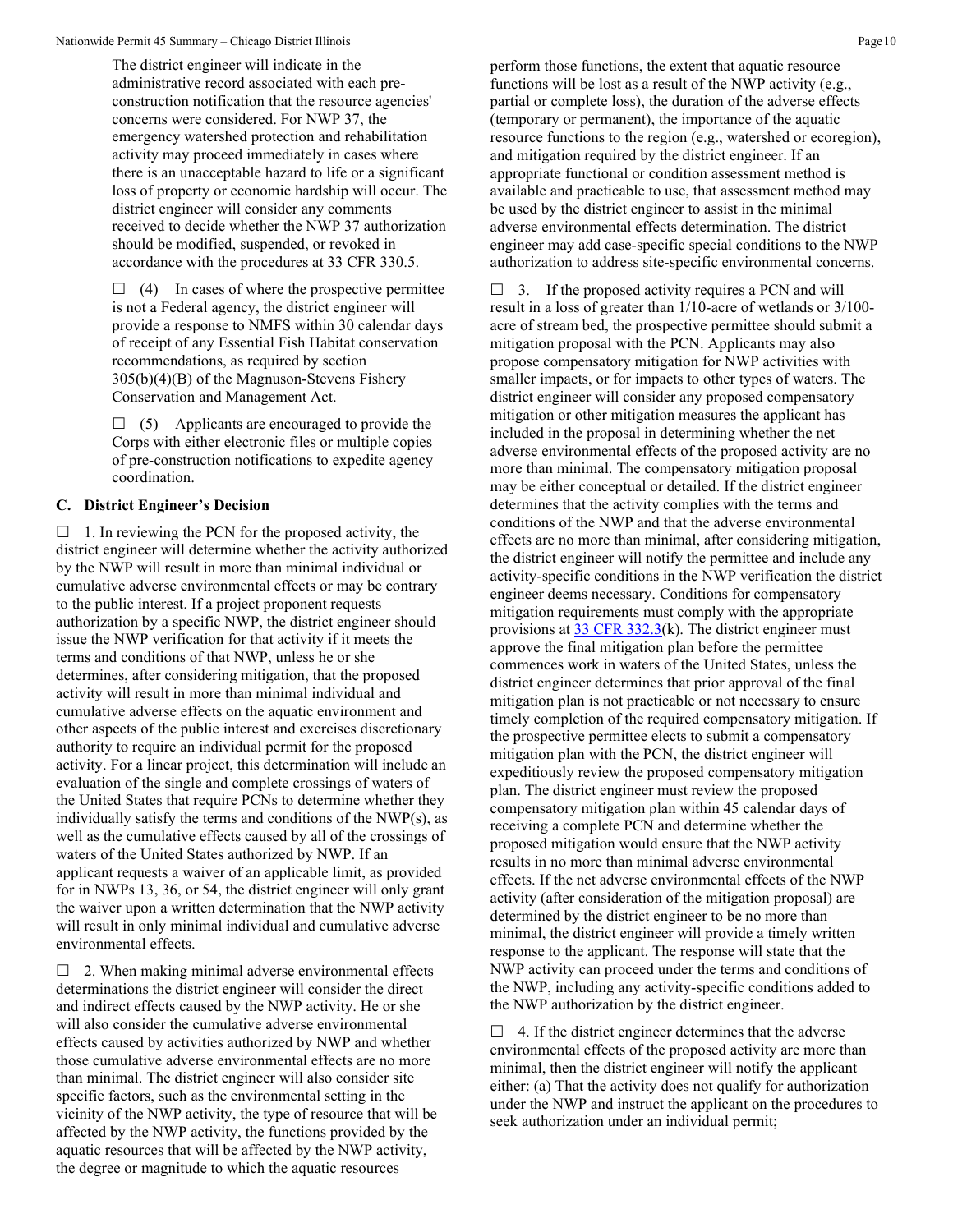#### Nationwide Permit 45 Summary – Chicago District Illinois Page 11

(b) that the activity is authorized under the NWP subject to the applicant's submission of a mitigation plan that would reduce the adverse environmental effects so that they are no more than minimal; or (c) that the activity is authorized under the NWP with specific modifications or conditions. Where the district engineer determines that mitigation is required to ensure no more than minimal adverse environmental effects, the activity will be authorized within the 45-day PCN period (unless additional time is required to comply with general conditions 18, 20, and/or 31), with activity-specific conditions that state the mitigation requirements. The authorization will include the necessary conceptual or detailed mitigation plan or a requirement that the applicant submit a mitigation plan that would reduce the adverse environmental effects so that they are no more than minimal. When compensatory mitigation is required, no work in waters of the United States may occur until the district engineer has approved a specific mitigation plan or has determined that prior approval of a final mitigation plan is not practicable or not necessary to ensure timely completion of the required compensatory mitigation.

#### D. **Further Information**

1. District engineers have authority to determine if an activity complies with the terms and conditions of an NWP.

2. NWPs do not obviate the need to obtain other federal, state, or local permits, approvals, or authorizations required by law.

3. NWPs do not grant any property rights or exclusive privileges.

4. NWPs do not authorize any injury to the property or rights of others.

5. NWPs do not authorize interference with any existing or proposed Federal project (see general condition 31).

#### E. **Definitions**

**Best management practices (BMPs)**: Policies, practices, procedures, or structures implemented to mitigate the adverse environmental effects on surface water quality resulting from development. BMPs are categorized as structural or nonstructural.

**Compensatory mitigation**: The restoration (re-establishment or rehabilitation), establishment (creation), enhancement, and/or in certain circumstances preservation of aquatic resources for the purposes of offsetting unavoidable adverse impacts which remain after all appropriate and practicable avoidance and minimization has been achieved.

**Currently serviceable**: Useable as is or with some maintenance, but not so degraded as to essentially require reconstruction.

**Direct effects**: Effects that are caused by the activity and occur at the same time and place.

**Discharge:** The term "discharge" means any discharge of dredged or fill material into waters of the United States.

**Ecological reference:** A model used to plan and design an aquatic habitat and riparian area restoration, enhancement, or establishment activity under NWP 27. An ecological reference may be based on the structure, functions, and dynamics of an aquatic habitat type or a riparian area type that currently exists in the region where the proposed NWP 27 activity is located. Alternatively, an ecological reference may be based on a conceptual model for the aquatic habitat type or riparian area type to be restored, enhanced, or established as a result of the proposed NWP 27 activity. An ecological reference takes into account the range of variation of the aquatic habitat type or riparian area type in the region.

**Enhancement**: The manipulation of the physical, chemical, or biological characteristics of an aquatic resource to heighten, intensify, or improve a specific aquatic resource function(s). Enhancement results in the gain of selected aquatic resource function(s), but may also lead to a decline in other aquatic resource function(s). Enhancement does not result in a gain in aquatic resource area.

**Establishment (creation):** The manipulation of the physical, chemical, or biological characteristics present to develop an aquatic resource that did not previously exist at an upland site. Establishment results in a gain in aquatic resource area.

**High Tide Line**: The line of intersection of the land with the water's surface at the maximum height reached by a rising tide. The high tide line may be determined, in the absence of actual data, by a line of oil or scum along shore objects, a more or less continuous deposit of fine shell or debris on the foreshore or berm, other physical markings or characteristics, vegetation lines, tidal gages, or other suitable means that delineate the general height reached by a rising tide. The line encompasses spring high tides and other high tides that occur with periodic frequency but does not include storm surges in which there is a departure from the normal or predicted reach of the tide due to the piling up of water against a coast by strong winds such as those accompanying a hurricane or other intense storm.

**Historic Property**: Any prehistoric or historic district, site (including archaeological site), building, structure, or other object included in, or eligible for inclusion in, the National Register of Historic Places maintained by the Secretary of the Interior. This term includes artifacts, records, and remains that are related to and located within such properties. The term includes properties of traditional religious and cultural importance to an Indian tribe or Native Hawaiian organization and that meet the National Register criteria (36 CFR part 60).

**Independent utility**: A test to determine what constitutes a single and complete non-linear project in the Corps Regulatory Program. A project is considered to have independent utility if it would be constructed absent the construction of other projects in the project area. Portions of a multi-phase project that depend upon other phases of the project do not have independent utility. Phases of a project that would be constructed even if the other phases were not built can be considered as separate single and complete projects with independent utility.

**Indirect effects**: Effects that are caused by the activity and are later in time or farther removed in distance, but are still reasonably foreseeable.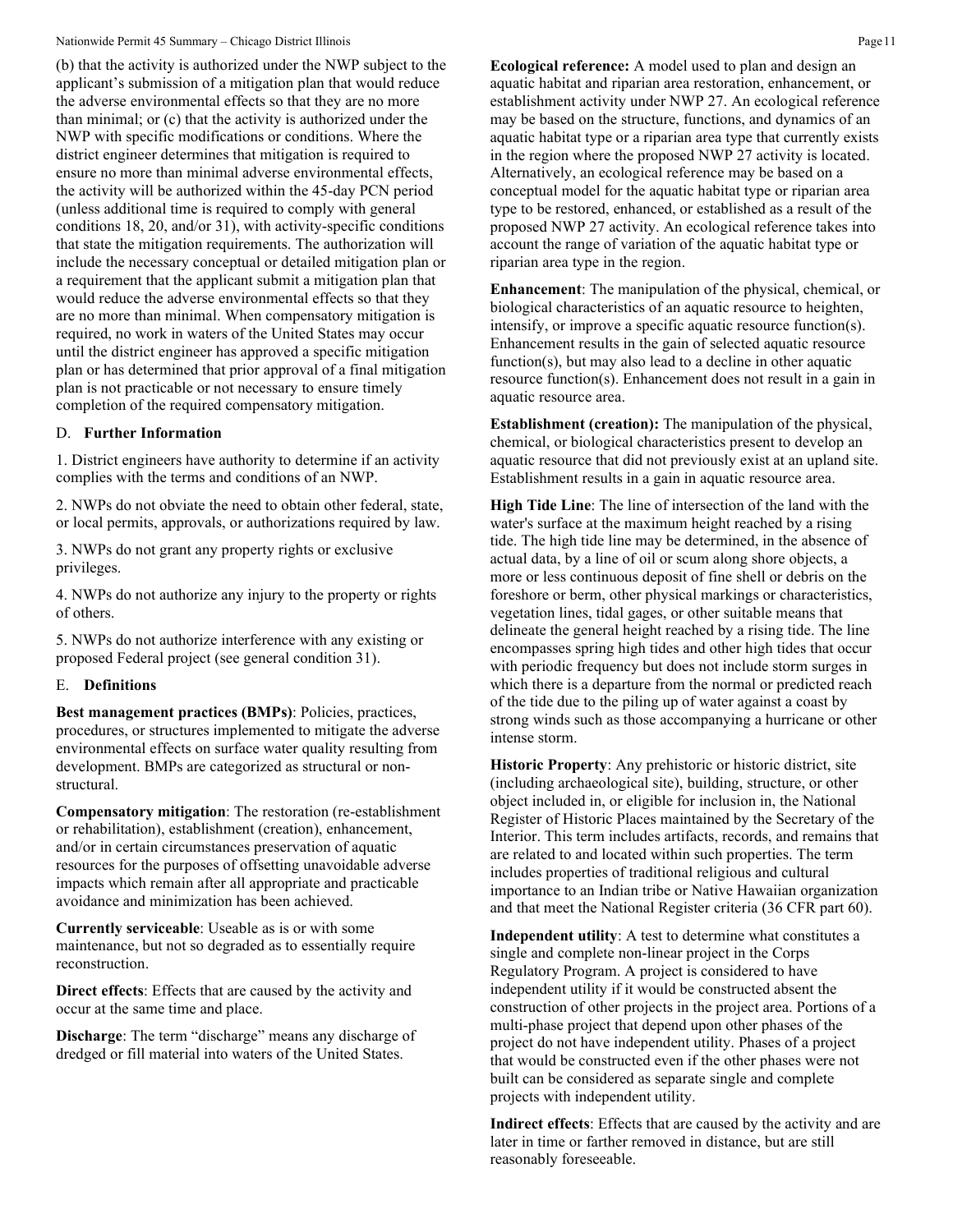#### Nationwide Permit 45 Summary – Chicago District Illinois Page 12

**Loss of waters of the United States**: Waters of the United States that are permanently adversely affected by filling, flooding, excavation, or drainage because of the regulated activity. The loss of stream bed includes the acres of stream bed that are permanently adversely affected by filling or excavation because of the regulated activity. Permanent adverse effects include permanent discharges of dredged or fill material that change an aquatic area to dry land, increase the bottom elevation of a waterbody, or change the use of a waterbody. The acreage of loss of waters of the United States is a threshold measurement of the impact to jurisdictional waters for determining whether a project may qualify for an NWP; it is not a net threshold that is calculated after considering compensatory mitigation that may be used to offset losses of aquatic functions and services. Waters of the United States temporarily filled, flooded, excavated, or drained, but restored to pre-construction contours and elevations after construction, are not included in the measurement of loss of waters of the United States. Impacts resulting from activities that do not require Department of the Army authorization, such as activities eligible for exemptions under section 404(f) of the Clean Water Act, are not considered when calculating the loss of waters of the United States.

**Navigable waters:** Waters subject to section 10 of the Rivers and Harbors Act of 1899. These waters are defined at 33 CFR part 329.

**Non-tidal wetland**: A non-tidal wetland is a wetland that is not subject to the ebb and flow of tidal waters. Non-tidal wetlands contiguous to tidal Start Printed Page 57394waters are located landward of the high tide line (i.e., spring high tide line).

**Open water**: For purposes of the NWPs, an open water is any area that in a year with normal patterns of precipitation has water flowing or standing above ground to the extent that an ordinary high water mark can be determined. Aquatic vegetation within the area of flowing or standing water is either non-emergent, sparse, or absent. Vegetated shallows are considered to be open waters. Examples of "open waters" include rivers, streams, lakes, and ponds.

**Ordinary High Water Mark**: The term ordinary high water mark means that line on the shore established by the fluctuations of water and indicated by physical characteristics such as a clear, natural line impressed on the bank, shelving, changes in the character of soil, destruction of terrestrial vegetation, the presence of litter and debris, or other appropriate means that consider the characteristics of the surrounding areas.

**Perennial stream**: A perennial stream has surface water flowing continuously year-round during a typical year.

**Practicable**: Available and capable of being done after taking into consideration cost, existing technology, and logistics in light of overall project purposes.

**Pre-construction notification:** A request submitted by the project proponent to the Corps for confirmation that a particular activity is authorized by nationwide permit. The request may be a permit application, letter, or similar document that includes information about the proposed work and its anticipated environmental effects. Pre-construction notification may be required by the terms and conditions of a nationwide permit, or by regional conditions. A preconstruction notification may be voluntarily submitted in cases where pre-construction notification is not required and the project proponent wants confirmation that the activity is authorized by nationwide permit.

**Preservation**: The removal of a threat to, or preventing the decline of, aquatic resources by an action in or near those aquatic resources. This term includes activities commonly associated with the protection and maintenance of aquatic resources through the implementation of appropriate legal and physical mechanisms. Preservation does not result in a gain of aquatic resource area or functions.

**Re-establishment**: The manipulation of the physical, chemical, or biological characteristics of a site with the goal of returning natural/historic functions to a former aquatic resource. Re-establishment results in rebuilding a former aquatic resource and results in a gain in aquatic resource area and functions.

**Rehabilitation**: The manipulation of the physical, chemical, or biological characteristics of a site with the goal of repairing natural/historic functions to a degraded aquatic resource. Rehabilitation results in a gain in aquatic resource function, but does not result in a gain in aquatic resource area.

**Restoration**: The manipulation of the physical, chemical, or biological characteristics of a site with the goal of returning natural/historic functions to a former or degraded aquatic resource. For the purpose of tracking net gains in aquatic resource area, restoration is divided into two categories: Reestablishment and rehabilitation.

**Riffle and pool complex**: Riffle and pool complexes are special aquatic sites under the 404(b)(1) Guidelines. Riffle and pool complexes sometimes characterize steep gradient sections of streams. Such stream sections are recognizable by their hydraulic characteristics. The rapid movement of water over a course substrate in riffles results in a rough flow, a turbulent surface, and high dissolved oxygen levels in the water. Pools are deeper areas associated with riffles. A slower stream velocity, a streaming flow, a smooth surface, and a finer substrate characterize pools.

**Riparian areas**: Riparian areas are lands next to streams, lakes, and estuarine-marine shorelines. Riparian areas are transitional between terrestrial and aquatic ecosystems, through which surface and subsurface hydrology connects riverine, lacustrine, estuarine, and marine waters with their adjacent wetlands, non-wetland waters, or uplands. Riparian areas provide a variety of ecological functions and services and help improve or maintain local water quality. (See general condition 23.)